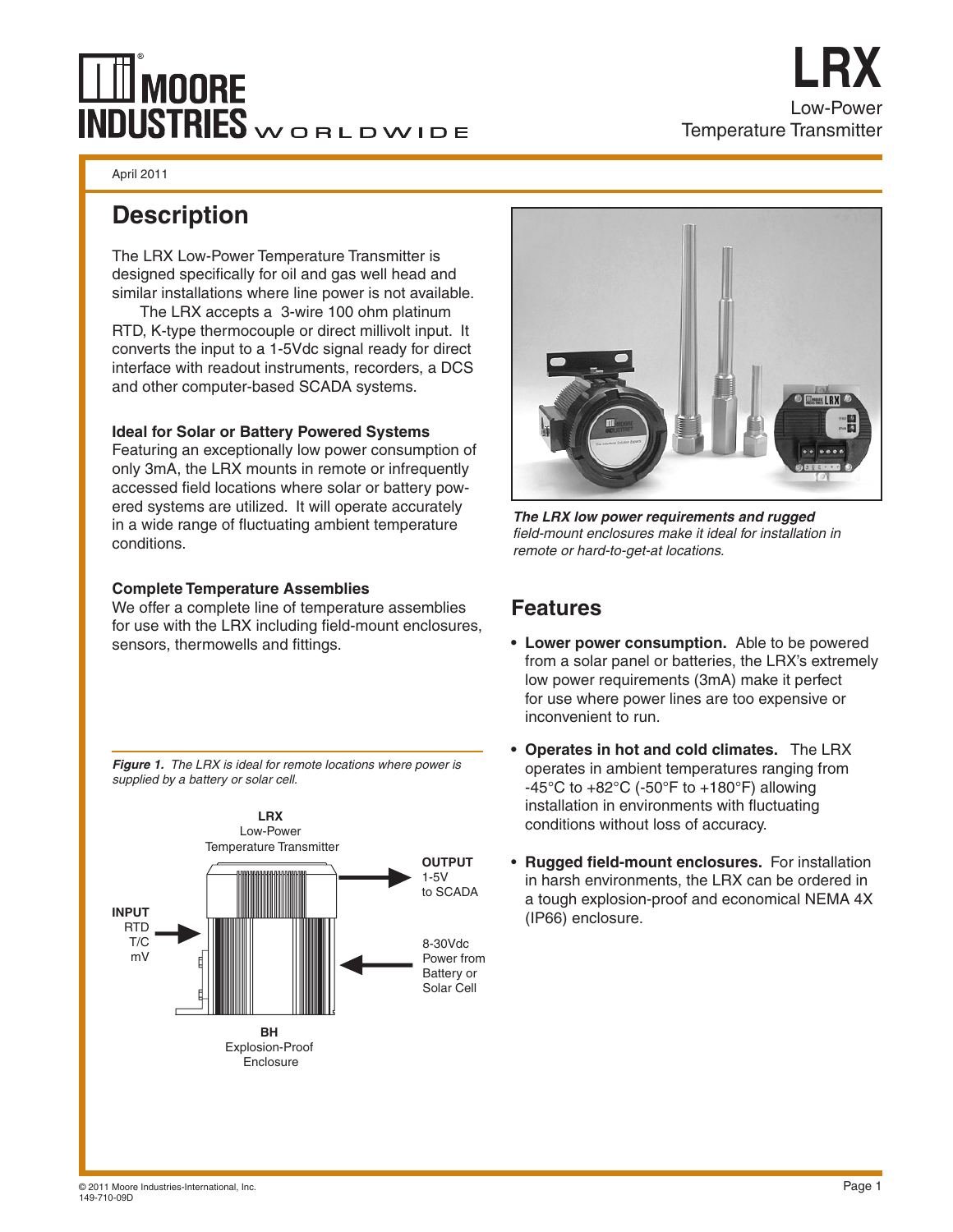# **Specifications**

| <b>Performance</b> | Accuracy: $\pm 0.15\%$<br>of span (includes the<br>combined effects of<br>linearity, hysteresis and<br>repeatability)<br>NOTE: RTDs are linear<br>with temperature; T/Cs are<br>linear with mV | <b>Performance</b><br>(Continued)   | <b>Output Limiting:</b><br>130% of span, maximum;<br>125% of span, typical<br>Load Impedance:<br>100 kohms minimum<br><b>Frequency Repsonse:</b><br>5Hz (3dB point)                | <b>Ambient</b><br><b>Conditions</b><br>(Continued) | <b>RFI/EMI Immunity:</b><br>(Standard Unit):<br>10V/m@80-1000MHz,<br>1kHz AM, when tested<br>according to IEC61326<br>with error of 0.5% of span<br>or less<br><b>RFI/EMI Immunity:</b> |
|--------------------|------------------------------------------------------------------------------------------------------------------------------------------------------------------------------------------------|-------------------------------------|------------------------------------------------------------------------------------------------------------------------------------------------------------------------------------|----------------------------------------------------|-----------------------------------------------------------------------------------------------------------------------------------------------------------------------------------------|
|                    | Ripple: Less than 10mV<br>peak-to-peak maximum<br><b>Stability:</b> $\pm 1^{\circ}$ C for 6<br>months<br><b>Current Consumption:</b><br>2mA nominal<br><b>Power Supply Effect:</b>             | <b>Ambient</b><br><b>Conditions</b> | <b>Operating Range:</b><br>-45°C to +82°C<br>(-50°F to +180°F)<br><b>Storage Range:</b><br>-45 $^{\circ}$ C to +100 $^{\circ}$ C<br>(-50°F to +212°F)<br><b>Relative Humidity:</b> |                                                    | (with -RF Option):<br>20V/m@80-1000MHz,<br>1kHz AM, when tested<br>according to IEC61326<br>with error of 0.5% of span<br>or less                                                       |
|                    | $\pm 0.005\%$ of span/volt,<br>maximum<br><b>Output Protection:</b><br>Transient protection on                                                                                                 |                                     | 0-95%, non-condensing<br><b>Ambient Temperature</b><br><b>Effect:</b> $\pm 0.02\%$ of<br>span/°C maximum                                                                           | <b>Adjustments</b>                                 | Zero and Span: Front<br>panel potentiometers,<br>$±5\%$ of input span                                                                                                                   |
|                    | output to 24V, reverse<br>polarity on output                                                                                                                                                   |                                     |                                                                                                                                                                                    | Weight                                             | HP: 148g (5.2 oz)<br>BH2NG: 1.4kg (3 lbs)<br>D2LC: 660g (1.45 lbs)                                                                                                                      |

## **Ordering Information**

| Unit                                                                                                                                        | Input                                                                                                                                                                                                                           | <b>Output</b>                          | <b>Power</b>    | <b>Options</b>                                                                                                                                                     | <b>Housing</b>                                                                                                                                                                                                                                                                                                                                                                                                                                                      |
|---------------------------------------------------------------------------------------------------------------------------------------------|---------------------------------------------------------------------------------------------------------------------------------------------------------------------------------------------------------------------------------|----------------------------------------|-----------------|--------------------------------------------------------------------------------------------------------------------------------------------------------------------|---------------------------------------------------------------------------------------------------------------------------------------------------------------------------------------------------------------------------------------------------------------------------------------------------------------------------------------------------------------------------------------------------------------------------------------------------------------------|
| <b>LRX</b><br>Low-Power<br>RTD<br>Transmitter                                                                                               | <b>PT1</b> 3-wire 100 ohm<br>Platinum RTD<br>NOTE: Specify any<br>range between 0-500°F<br>(Example: PT1-0-500F)<br><b>K</b> K-type thermocouple<br>NOTE: Specify any<br>range between<br>$0 - 2.500$ °F<br>(Example: K-0-500F) | $1-5V$ into<br>100 kohms<br>or greater | 8-30DC<br>(3mA) | -RF<br>RFI/EMI pro-<br>tection rates<br>20V/m@80-<br>1000MHz.<br>1kHz AM.<br>when tested<br>according to<br>IEC61326<br>with error of<br>$0.5%$ of span<br>or less | <b>BH2NS</b> Explosion-proof enclosure with two<br>1/2-inch NPT entry ports with solid cover<br><b>BH3NS</b> Explosion-proof enclosure with three<br>1/2-inch NPT entry ports with solid cover<br><b>D2LS</b> 2-Hub, low base, clear cover, NEMA 4X<br>(IP66) enclosure<br><b>HP</b> Hockey-puck housing and spring clips<br>DN Snap-in mounting for HP case on TS-32 DIN<br>rail<br><b>FL</b> Mounting flanges on HP suitable for relay track<br>or screw mounting |
| To order, specify: Unit / Input / Output / Power / Options [Housing]<br>Model Number Example: LRX / PT1-0-500F / 1-5V / 8-30DC /<br>[BH2NS] |                                                                                                                                                                                                                                 |                                        |                 |                                                                                                                                                                    | A suffix with BH or SB indicates ANZEx/TestSafe (Ex d)<br>Flame-Proof approvals; 2" pipe-mount kit is included<br>(i.e., BH2MGA or SB2MGA)<br>E suffix with BH or SB indicates ATEX Flame-Proof enclosures;<br>2" pipe-mount kit is included (i.e., BH2MGE, SB2NGE)<br>P suffix indicates enclosure is equipped with 2" pipe-mount<br>hardware kit (i.e., BH2NGP)                                                                                                   |

## **Certifications**

**CE Conformant:**



**LRX-HP Factory Mutual Approvals General/Ordinary and Hazardous "Classified" Locations Non-Incendive:** Class I, Division 2, Groups A, B, C, D **Temperature Code** T5@85°C and T6@70°C Maximum Operating Ambient

EMC Directive 2004/108/EC – EN 61326



**ATEX Directive 94/9/EC: Explosion/Flame-Proof**  $\Box$  II 2 G Ex d IIC T6 (Tamb 60°C)  $\tilde{P}$  II 2 D Ex tD A21 IP66 T85°C

**LRX in BH/SB2 Housing Factory Mutual:**

**Explosion-Proof & Dust-Ignition Proof** Class I, Division 1, Groups A\*, B, C & D Class II & III, Division 1, Groups E, F & G Environmental Protection: Type 4X & IP66 T6@60°C Maximum Operating Ambient

\*For Group A applications, seal all conduits within 18"

**ANZEx**

**ANZEx (TestSafe): Explosion/Flame-Proof** Ex d IIC T6 (Tamb 60°C)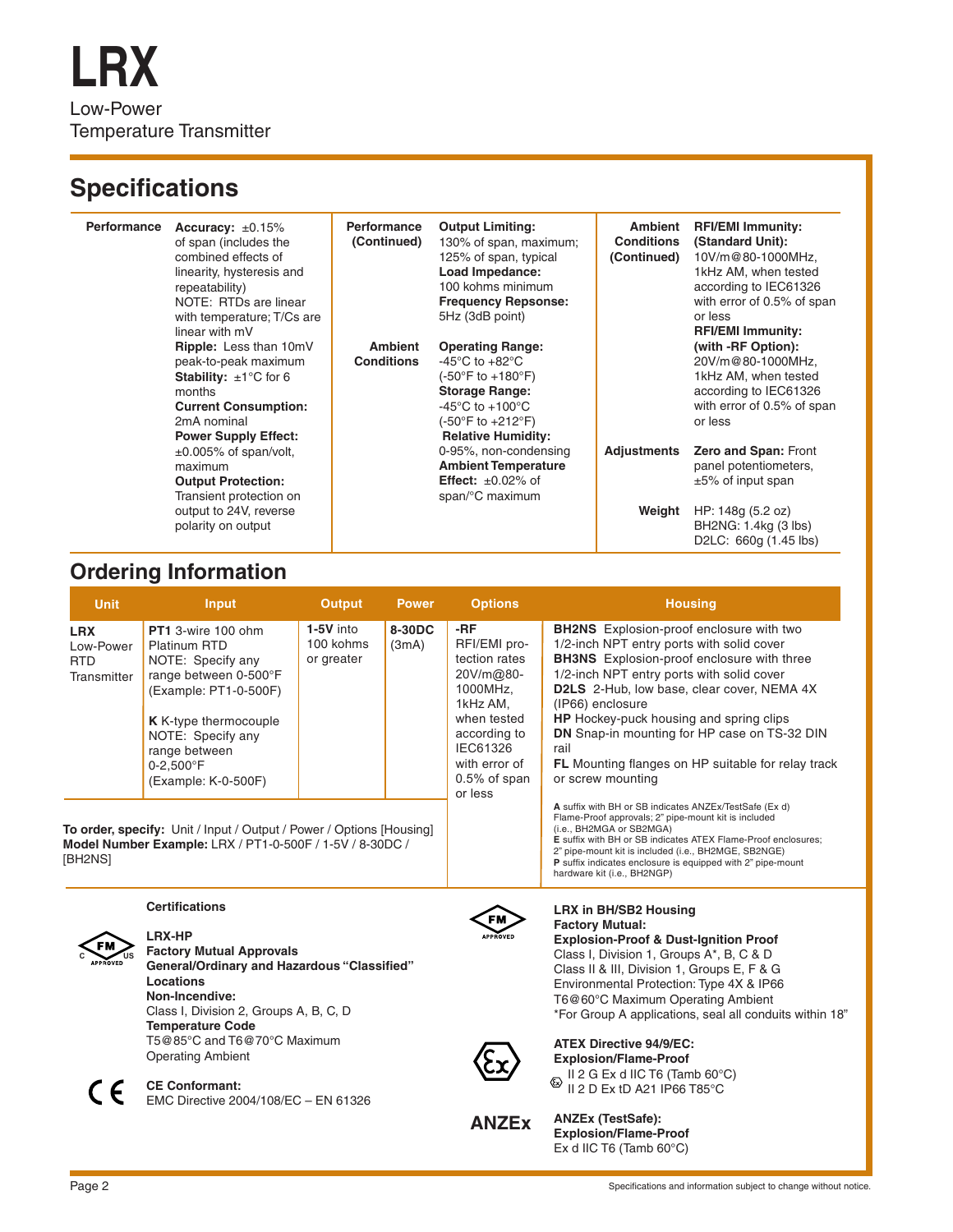

*Figure 2. Dimensions for the LRX in the HP housing (version with FL mounting flanges shown)*

*Figure 3. Dimensions for the LRX in the BH explosion-proof enclosure*